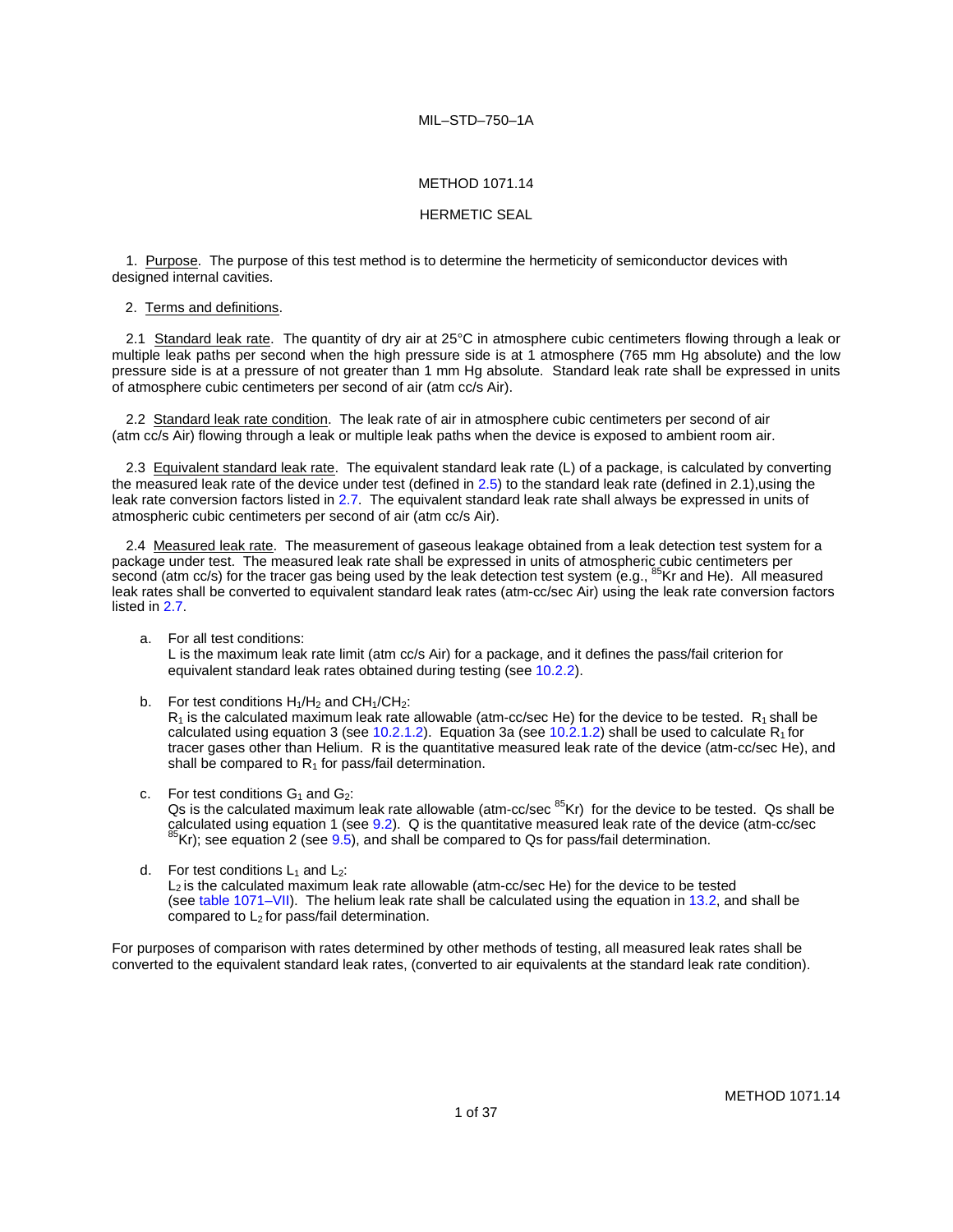2.5 Hermetic seal. A hermetic seal is one in which the gas or gases contained in the internal free volume of the sealed package shall not escape or be exchanged with any gas, vapor or liquid contained in the environment external to the sealed package, within the leak rate ranges detectable by this test method. For the purpose of this test method, a hermetically sealed device shall meet the requirements herein.

#### 2.6 Air leak rate ranges.

| Gross leak rate range:             | Equivalent standard leak rates greater than $5 \times 10^{-6}$ atm-cc/sec (air).                                                  |
|------------------------------------|-----------------------------------------------------------------------------------------------------------------------------------|
| Fine leak rate range:              | Equivalent standard leak rates less than $5 \times 10^{-6}$ atm-cc/sec (air).                                                     |
| Fine-leak-rate ratios for krypton: | $(atm-cc/sec (Kr) \times 1.712) = atm-cc/sec (air).$                                                                              |
| Fine-leak-rate ratios for krypton: | atm-cc/sec $(Kr)$ x 4.61 = atm-cc/sec $(He)$ .                                                                                    |
| Fine-leak-rate ratios for helium:  | atm-cc/sec (air) value shall be calculated using the atm-cc/sec (He)<br>value and back calculating through the Howl Mann equation |
|                                    | (Equation 3, see 10.2.1.2).                                                                                                       |
| Fine-leak-rate ratios for helium:  | atm-cc/sec (He) $x$ .217 = atm-cc/sec (Kr).                                                                                       |

2.7 Fine leak failure criteria. The failure criteria in 10.2.2 in atm-cc/sec (air) shall apply for all dry gas leak test procedures in this test method.

2.8 Testing limitations. The history of device leak rate testing shall be maintained on travelers accompanying devices. Devices that have previously been subjected to bubble tests will not yield reliable test results when subjected to dry gas HMS leak testing. The radioisotope fine leak test condition  $G_1$  can be used with the test sensitivity extended 1 order of magnitude. The leak rate detected of any device previously exposed to any liquid media (e.g. fluorocarbons) will be assumed to be one or two orders of magnitude larger than measured. It is important to note that fluorocarbon residues introduces "surface-sorption" problems that affect the standard testing procedures and may not be removable from device surfaces such as porosities and leak paths.

NOTE: The leak rate measurements are not necessarily performed with a one atmosphere differential, as implied by the standard leak rate. The equivalent conversion represents gas medium only.

2.9 Internal free cavity volume. The internal volume of a device less the area/volume of the die, die attach material, internal conformal coating, and any other internally applied materials. The internal free volume of a device shall be accurately measured to establish the required equivalent standard leak rate (L) failure criteria specified in 10.2.2.

2.10 Wait time. The time between the removal of the device (or batch of devices) from pressurization to the beginning of device testing (or the first device of the batch).

2.11 Dwell time. The maximum time allowed from the removal of the device (or batch of devices) from pressurization to the completion of device testing (or the last device of the batch). Dwell time includes the wait time.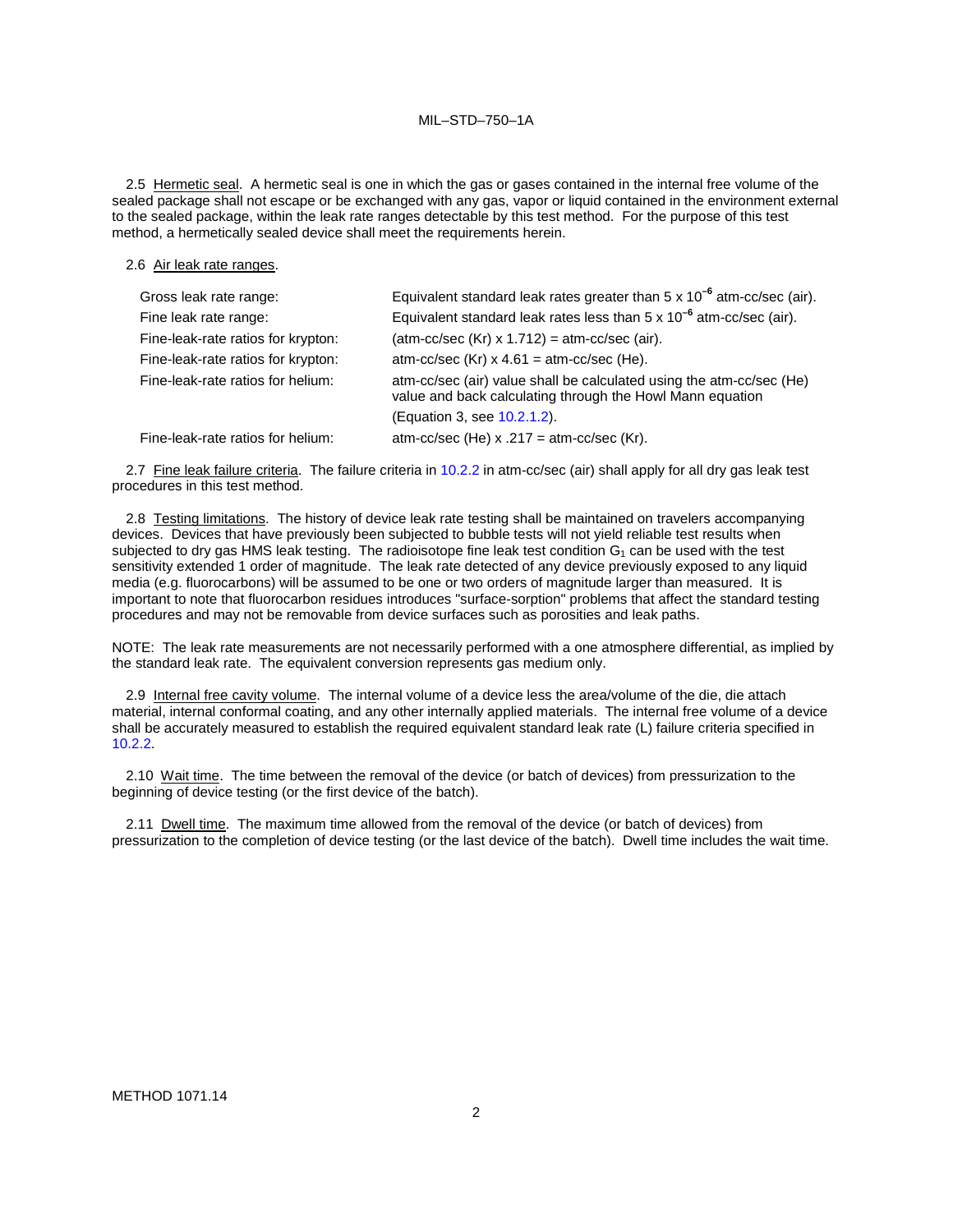### 3. Test conditions.

 $\mathbf{I}$ 

 $\mathbf l$ 

- 3.1 Gross leak test conditions. The following test conditions should be specified for gross leak testing:
	- a. Test condition A (see 4): Radioisotope wet gross leak test.
	- b. Test condition B (see 5): Radioisotope dry gross leak test.
	- c. Test condition C (see 6 and 17.e): Liquid perfluorocarbon gross leak.
	- d. Test condition D (see  $7$  and  $17.e$ ): Bubble test.
	- e. Test condition  $E$  (see  $8$ ): Penetrant dye gross leak.
	- f. Test condition J (see 11): Weight gain gross leak.
	- g. Test condition K (see 12): Fluorocarbon vapor detection gross leak.
	- h. Test condition L**<sup>1</sup>** (see 13): Optical gross leak.
	- i. Test condition G**<sup>2</sup>** (see 9.6): Radioisotope gross/fine combination.
	- j. Test conditions CH**<sup>1</sup>** and CH**<sup>2</sup>** (see 10 and 15): Cumulative helium gross/fine combination.
	- k. Test conditions  $H_1$  and  $H_2$  (see 10): Helium fine leak test.
	- l. Test condition G**<sup>t</sup>** (see 3.3 and 14): Radioisotope thermal leak test.
- m. Test condition H<sub>3</sub> (see 16): Combined He/O<sub>2</sub> dry gross leak and He fine leak.
- 3.2 Fine leak test conditions. The following test conditions should be specified for fine leak testing:
	- a. Test condition G**<sup>1</sup>** (see 9), radioisotope fine leak test or G**<sup>2</sup>** (see 9.6) fine/gross combination leak test.
	- b. Test conditions H**<sup>1</sup>** and H**<sup>2</sup>** (see 10): Tracer gas (helium) leak test.
	- c. Test conditions CH**<sup>1</sup>** and CH**<sup>2</sup>** (see 10): Cumulative helium gross/fine combination.
	- d. Test condition L**<sup>2</sup>** (see 13): Optical combined fine/gross leak .
- e. Test condition H**<sup>3</sup>** (see 16): Combined He/O**<sup>2</sup>** dry gross leak and He fine leak.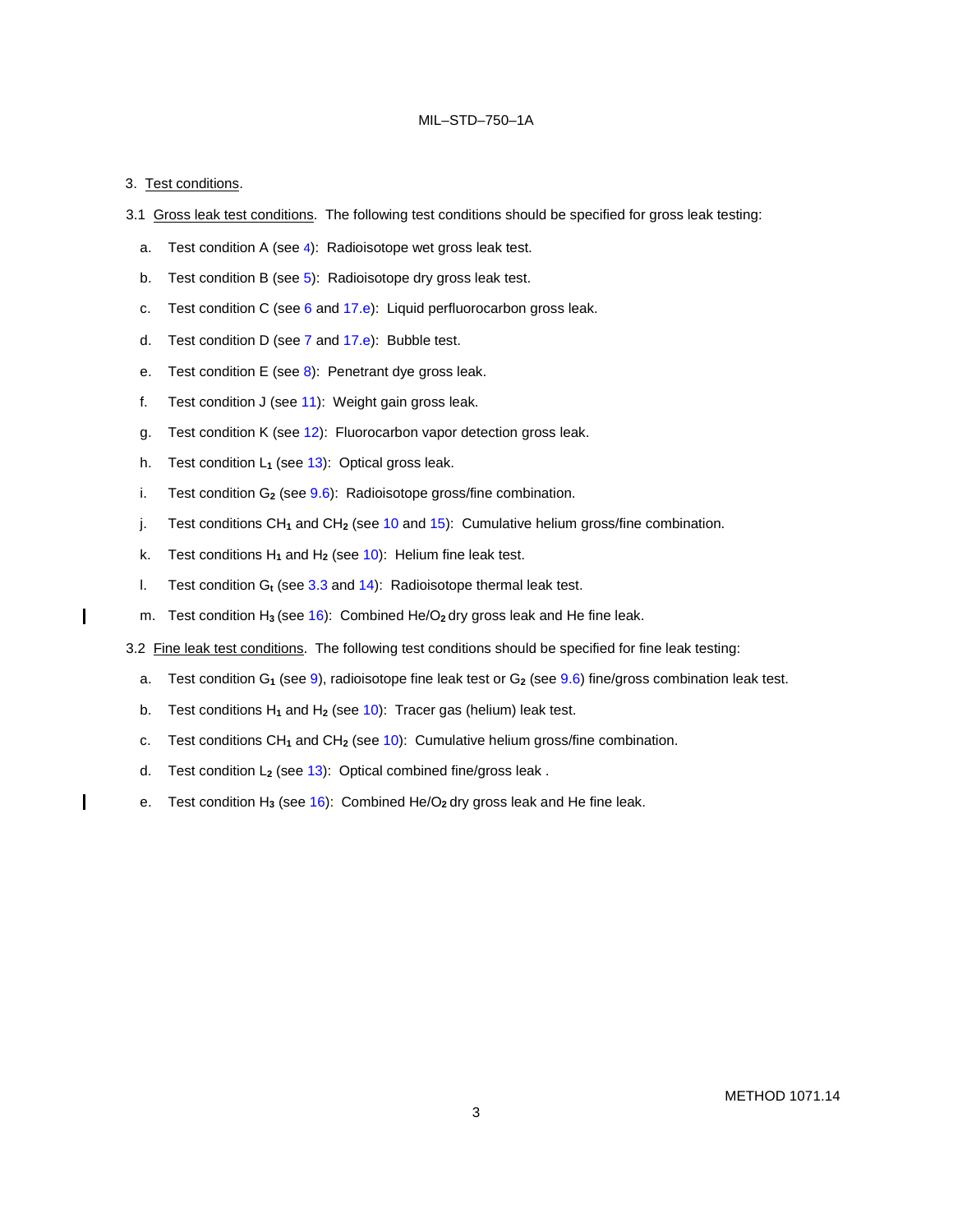3.3 Radioisotope thermal leak test (see 14). Test condition  $G_t$  should be used for radioisotope thermal leak testing.

3.4 Fine and gross leak test procedures. Unless otherwise specified by applicable performance specification sheet, tests shall be conducted in accordance with table 1071–I. When specified (see 15 herein) measurements after test shall be conducted following the leak test procedures. Where bomb pressure specified exceeds the device package capability, alternate pressure, exposure time, and dwell time conditions shall be used provided they satisfy the leak rate, pressure, and time relationships which apply and provided no less than 30 psia (207 kPa) bomb pressure is applied in any case, or for condition L**1**, a minimum 10 psia (69 kPa) differential test pressure is applied.

Fine and gross leak tests shall be conducted in accordance with the requirements and procedures of the specified test condition. Testing order shall utilize only the all-dry gas tests first, followed by any liquid immersion gross leak test (i.e.; the option to use the radioisotope gross, fine, or gross/fine combination leak test conditions B, G**1**, and G**<sup>2</sup>** (respectively), may be used together, or in succession, as long as the minimum test requirements are met). The radioisotope dry gas gross leak test B or G**<sup>2</sup>** may be used for gross leak testing prior to any dry gas fine test. The optical gross leak test,  $L_1$ , is an all-dry gas test and can be used before any fine leak test. If any other gross leak test is used, (test conditions A, C, D, E, F, J, or K), the sequence of testing shall use the dry gas fine leak test first, followed by the gross leak test, except in accordance with 14, note 1. When batch testing (more than one device in the leak detector at one time) is used in performing test condition H**1**, H**2**, and CH a reject condition occurs, it shall be noted as a batch failure. Each device with a cavity greater than 0.5 cm**<sup>3</sup>** may then be tested individually one time for acceptance if all devices in the batch are retested within the dwell time used to determine the pass/fail point. Devices with cavity less than 0.5 cm**<sup>3</sup>** shall be measured within ten minutes or re-pressurized and then re-read*.* For condition G**<sup>1</sup>** only, devices may be batch tested for acceptance provided, if a reject occurs*,* all remeasuring of parts individually is completed within 30 minutes after removal from the tracer gas pressurization chamber. For condition G<sub>2</sub> only, devices may be batch tested for acceptance provided, if a reject occurs, all remeasuring of parts individually is completed within 10 minutes after removal from the tracer gas pressurization chamber. For condition K only, devices that are batch tested, and indicate a reject condition, may be retested individually one time using the procedure of 12.2 herein, except that repressurization is not required if the devices are immersed in detector fluid within 20 seconds after completion of the first test, and they remain in the bath until retest. For condition CH only, devices that are batch tested, and indicate a fine leak reject condition, may be retested individually if they are retested within the dwell time used to determine the pass/fail point using the Howl-Mann equation. For CH**<sup>1</sup>** and CH**<sup>2</sup>** only, devices which are batch tested, and indicate a gross leak reject condition, may be retested individually if they are retested within the dwell time used to determine the pass/fail point using the Howl-Mann equation or the devices can be re-bombed with helium for at least 60 seconds and then retested.

| Volume $\text{(cm}^3)$ | Fine leak condition                                        | Gross leak condition                                                                        |
|------------------------|------------------------------------------------------------|---------------------------------------------------------------------------------------------|
| $\leq 0.4$             | $G_1$ , $G_2$ , $H_1$ , $H_2$ , $CH_1$ , $CH_2$ , $L_2$    | CH <sub>1</sub> , CH <sub>2</sub> , A, B, C, E, G <sub>2</sub> , J, K, L <sub>1</sub> 1/ 2/ |
| > 0.4                  | $G_1$ , $G_2$ , $H_1$ , $H_2$ , $CH_1$ , $CH_2$ , $L_2$    | CH <sub>1</sub> , CH <sub>2</sub> , A, B, C, D, E, K, L <sub>1</sub> 3/                     |
| > 0.4                  | CH <sub>1</sub> , CH <sub>2</sub> , J, L <sub>2</sub> $4/$ | $CH_1$ , CH <sub>2</sub> , J, L <sub>1</sub> 4/                                             |

TABLE 1071-I. Required test sequence.

1/ Condition B and G**<sup>2</sup>** may be used for small cavity devices that contain approved getting material.

2/ Condition J cannot be used for packages whose internal volume is < 0.001 cm**<sup>3</sup>** .

 $3/$  Condition D cannot be used for packages whose internal volume is  $\leq 0.05$  cm<sup>3</sup>.

4/ Condition J may be used as a single test for devices with an internal cavity volume of > 0.4 cm**<sup>3</sup>** provided the specified requirements can be satisfied by a leak rate of 1 x 10**–6** atm-cc/sec (air).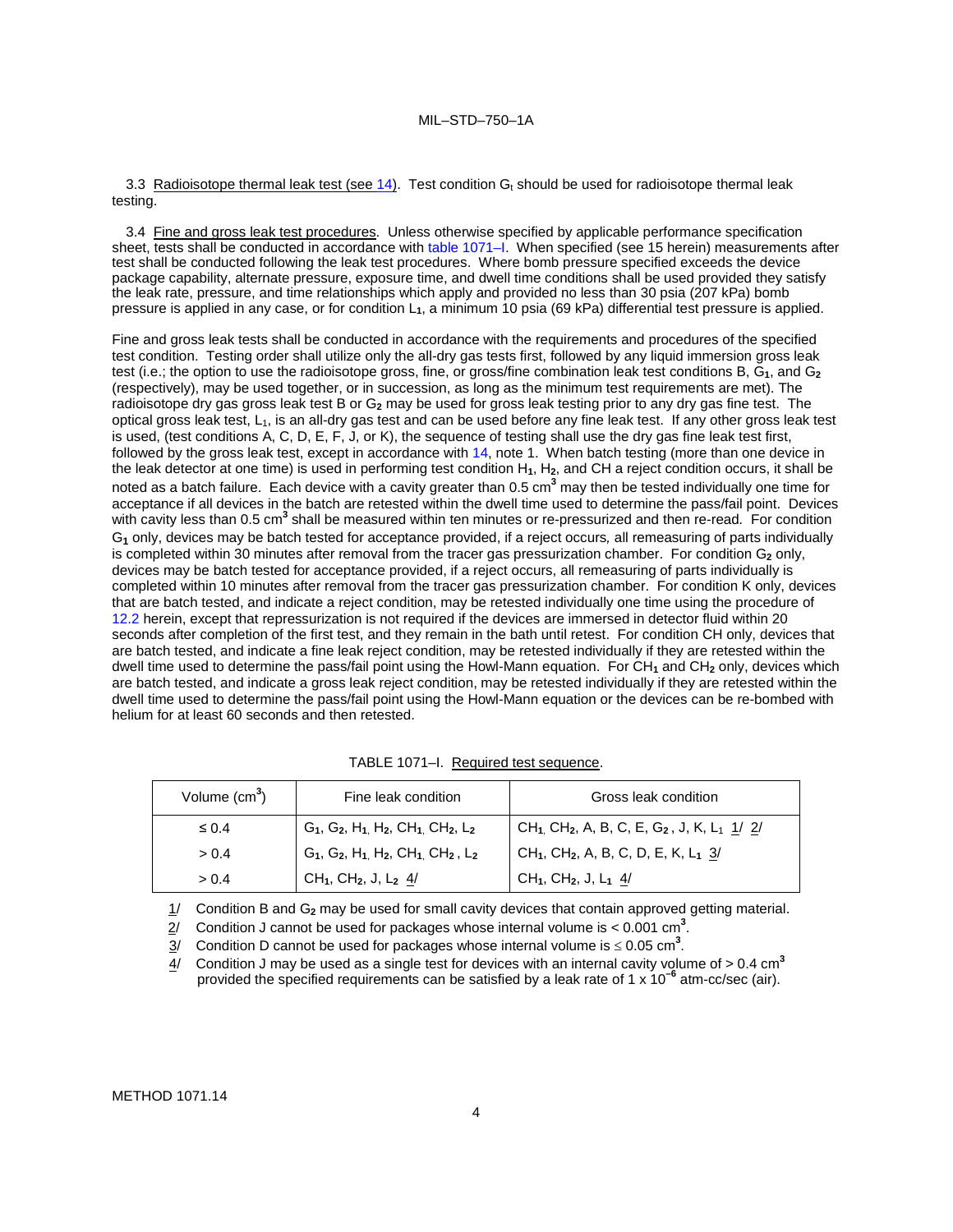4. Test condition A – radioisotope wet gross leak test. Designed for packages with internal free cavity volume less than 0.05 cm**<sup>3</sup>** . This test condition may be used for larger packages to detect larger leak paths. This test condition is not intended to replace visual inspection for sealing defects.

- 4.1 Apparatus. The apparatus required for test condition A shall be as follows:
	- a. Radioactive tracer gas pressurization console.
	- b. Counting station equipment consisting of a scintillation crystal, photomultiplier tube, preamplifier, ratemeter, and <sup>85</sup>Kr reference standards. The counting station shall be of sufficient sensitivity to determine through the device wall, the radiation level of any <sup>85</sup>Kr tracer gas present within the device. The counting station detector shall have a minimum detectability of 500 cpm of <sup>85</sup>Kr above ambient background. The function of scintillation-crystal/ratemeter shall be verified at least once every working shift using <sup>85</sup>Kr reference standards and following the equipment manufacturer's instruction. A record of proper function shall be maintained with a recorded measured value and operator sign off.
	- c. A container of sufficient volume to allow the devices to be covered with red-dye-penetrant solution, evacuated, and subjected to air pressure in the same container.
	- d. Solutions:
		- (1) Red dye penetrant solution: 95.45 percent by volume petroleum hydrocarbon mineral oil (CAS NUMBER 64742-54-7), 1.8 percent by volume C.I. solvent red 164 (CAS NUMBER 92257-31-3), 2.7 percent by volume hydrotreated light napthenic petroleum distillates (CAS NUMBER 64742-53-6), .04 percent by volume xylene (CAS NUMBER 1330-20-7), .01 percent by volume ethylbenzene (CAS NUMBER 100-41-4).
		- (2) The red dye penetrant solution shall be kept clean and free of contaminants (including wash solvents). The solutions shall be tested and approved by the equipment manufacturer to ensure maximum gettering capability. The equipment manufacturer shall provide a test procedure to be used to verify the efficiency of the solution for both  $^{85}$ Kr gettering and visual detectability (see 4.3). This procedure can also be used to verify that the red dye penetrant solution is maintaining efficiency and has not become contaminated.
		- (3) The solvent for washing the devices after immersion shall be acetone.
	- e. A tracer gas consisting of a mixture of <sup>85</sup>Kr and air. The concentration of <sup>85</sup>Kr in air shall be no less than 100 microcuries per atmospheric cubic centimeter (µCi per atm-cc). This value shall be determined at least once each 30 days, following manufacturer's procedure, and recorded in accordance with the calibration requirements of the general test method standard MIL–STD–750. The specific activity may be measured automatically by the equipment during cycling of the equipment. However, it is recommended that an analytical sample of the gas be measured at least annually for low use systems and semiannually for high use systems.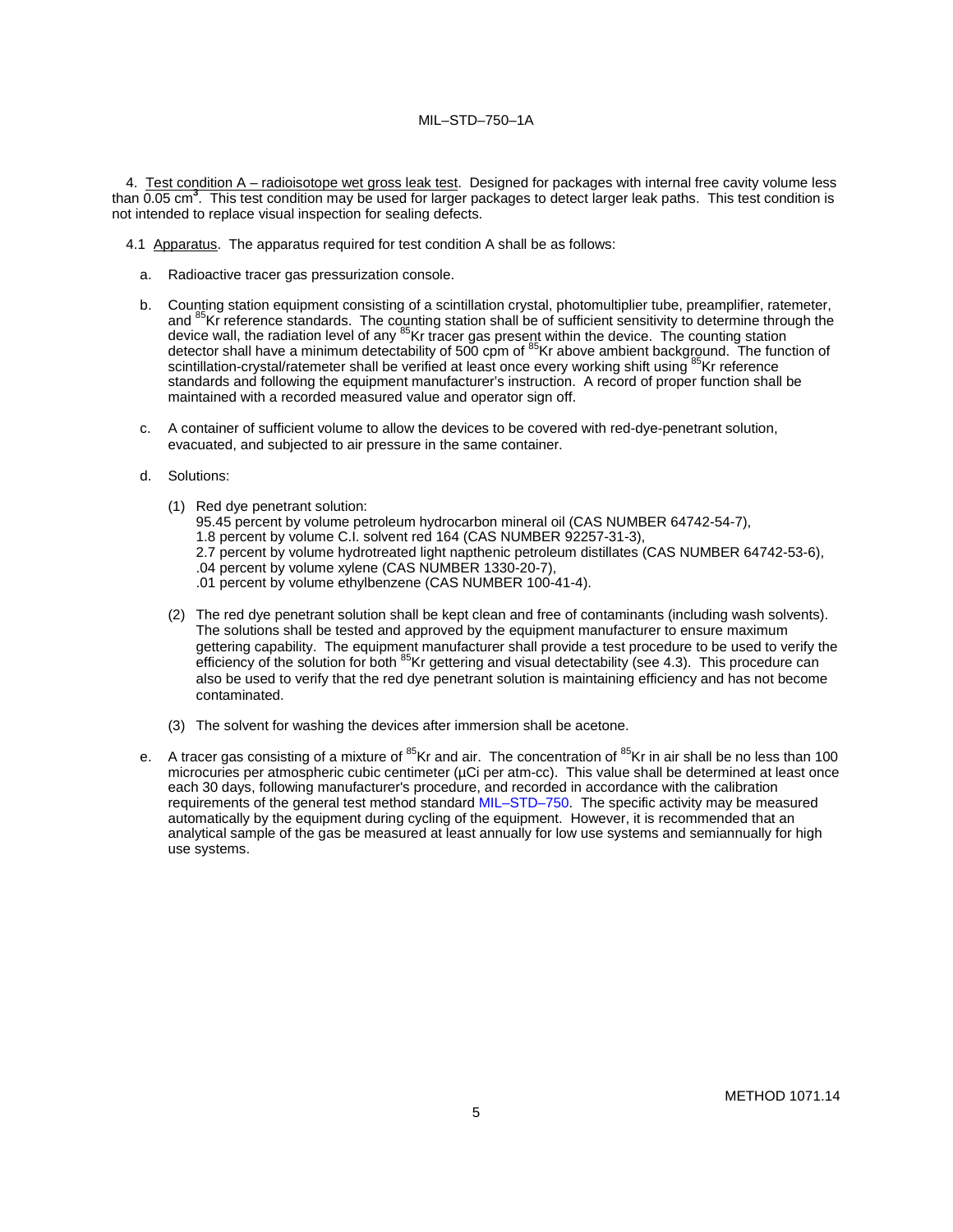- 4.2 Procedure. The following four steps shall be followed.
- Step 1: The devices shall be immersed in the red dye penetrant solution and evacuated to a pressure of 100 mm of Hg or less for 10 minutes and then pressurized with air for 10 minutes minimum at 45 psia (310 kPa) minimum. The devices shall be removed from the red dye penetrant solution and placed in a fine-screen basket and flushed with acetone by applying a fine-spray of acetone to remove the surface film of the solution. It is recommended that the devices in the fine-screen basket be held over funnel, with the funnel inserted into a large Erlenmeyer flask, (thus minimizing the acetone vapors released into the room). Do not allow any acetone to contaminate the red dye penetrant solution. Immediately following the wash, the devices shall be emptied onto a white surface (such as paper towels), and examined carefully for evidence of red dye penetrant solution exiting from any leaking devices. Any devices with red dye penetrant solution leaking from them shall be rejected as gross leakers.
- Step 2: The devices shall then be placed in the radioisotope pressurization tank, (with all excess free volume displaced with aluminum filler blocks), and the tank evacuated to a pressure of 0.5 mm of Hg. The<br>devices shall then be pressurized to a minimum of three atmospheres absolute pressure of <sup>85</sup>Kr/air mixture for 12 minutes minimum. The gas mixture shall then be transferred to storage until a pressure of 2.0 mm of Hg maximum exists in the tank. This transfer shall be completed in 2 minutes maximum. The tank shall then be filled with air, and the devices immediately removed from the tank and measured within 5 minutes after gas exposure, with a scintillation "well" crystal equipped counting station. It is recommended that batch sizes be kept small enough to allow all devices to be measured within 5 minutes. Any device indicating 500 counts per minute (cpm) or greater above the ambient background of the counting station shall be considered a gross leaker. If all of the devices cannot be measured within 5 minutes, they shall be retested starting at the beginning of step 2.
- Step 3: Failing devices may cross contaminate compliant devices with red dye penetrant solution. Devices which contain red dye penetrant solution may effervesce after being pressurized with <sup>85</sup>Kr and may lose the <sup>85</sup>Kr trapped within them. The devices shall be emptied onto a white surface (such as paper towels), and examined carefully for any red dye penetrant solution exiting from any leaking devices. Any devices with red dye penetrant solution leaking from them shall be rejected as gross leakers. Gross leak failures with a internal free cavity volume less than 0.05 cm**<sup>3</sup>** shall be visually inspected at 30X to confirm that the red dye penetrant solution is actually leaking from the device.
- Step 4: If any devices are rejected by steps 1 through 3, the procedure (starting with step 2) shall be repeated until no more gross leakers are found.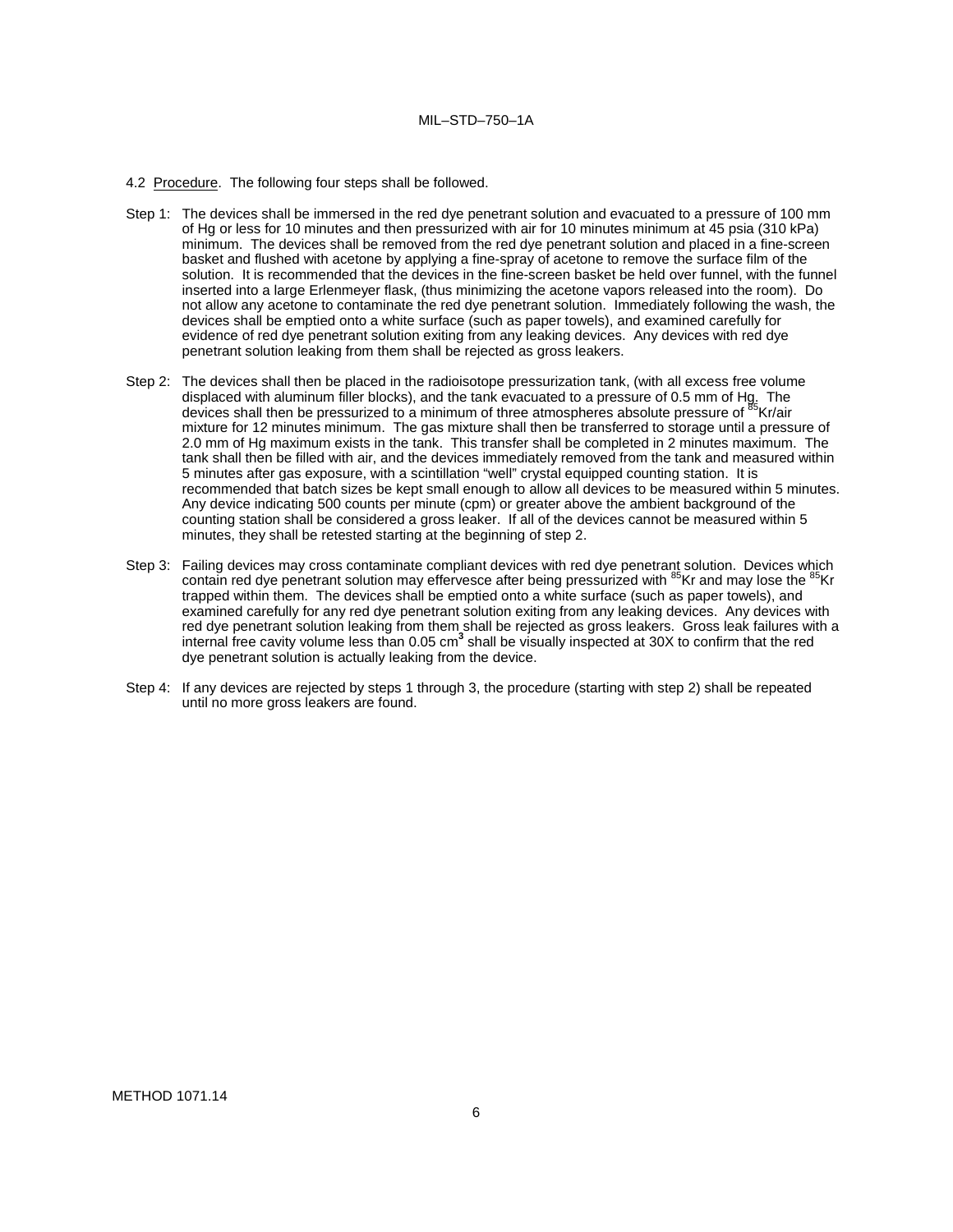- 4.3 Procedure for verifying <sup>85</sup>Kr gettering efficiency.
- Step 1: Gather five samples of each package. Each sample shall be tested separately. A separate test sequency shall be performed for each package.
- Step 2: Drill a .020 inch (0.51 mm) hole in the lid of the package samples.
- Step 3: Immerse the samples in test solution and evacuate to near complete vacuum for ten minutes (min).
- Step 4: Pressurize the samples at 75 psia (while immersed in the test solution) for ten minutes.
- Step 5: Remove the samples and place in a screen basket and wash with a fine acetone spray per the requirements of MIL-STD-750-1, test method 1071, paragraph 4.2, step 1.
- Step 6: Place each sample in the <sup>85</sup>Kr pressurization system, and perform a gross leak test using the following conditions:

Bomb pressure = 75 psia Bomb time = 12 minutes  $Vent = 2$  mmHq

- Step 7: Remove the samples and perform  $^{85}$ Kr reading in a well crystal counting station using a slow time constant.
- Step 8: Re-read the samples at two minutes, four minutes, six minutes, eight minutes and ten minutes (total of six measurements per sample).
- Step 9: Each sample shall read 500 C/M above background for at least ten minutes.

5. Test condition B – radioisotope dry gross leak. This test shall be used to test devices that internally contain some <sup>85</sup>Kr absorbing or adsorbing medium, such as electrical insulation, organic, or molecular sieve, or approved gettering material. If the device does not contain any adsorbing medium this can only be used on parts with 0.1 cc internal free volume or larger, or that can demonstrate that the following requirements are met:

- a. A .005 inch (0.13 mm) diameter hole shall be made in a representative unit of the devices to be tested.
- b. The device shall be subjected to this test condition and removed from the pressurization tank immediately after the tank is vented to atmosphere, and measured in the counting station. A net reading indicating 500 cpm or greater is considered a reject. The device shall remain a reject for a minimum of 10 minutes after removal from the pressurization tank. If the device does not fail, this test may not be used.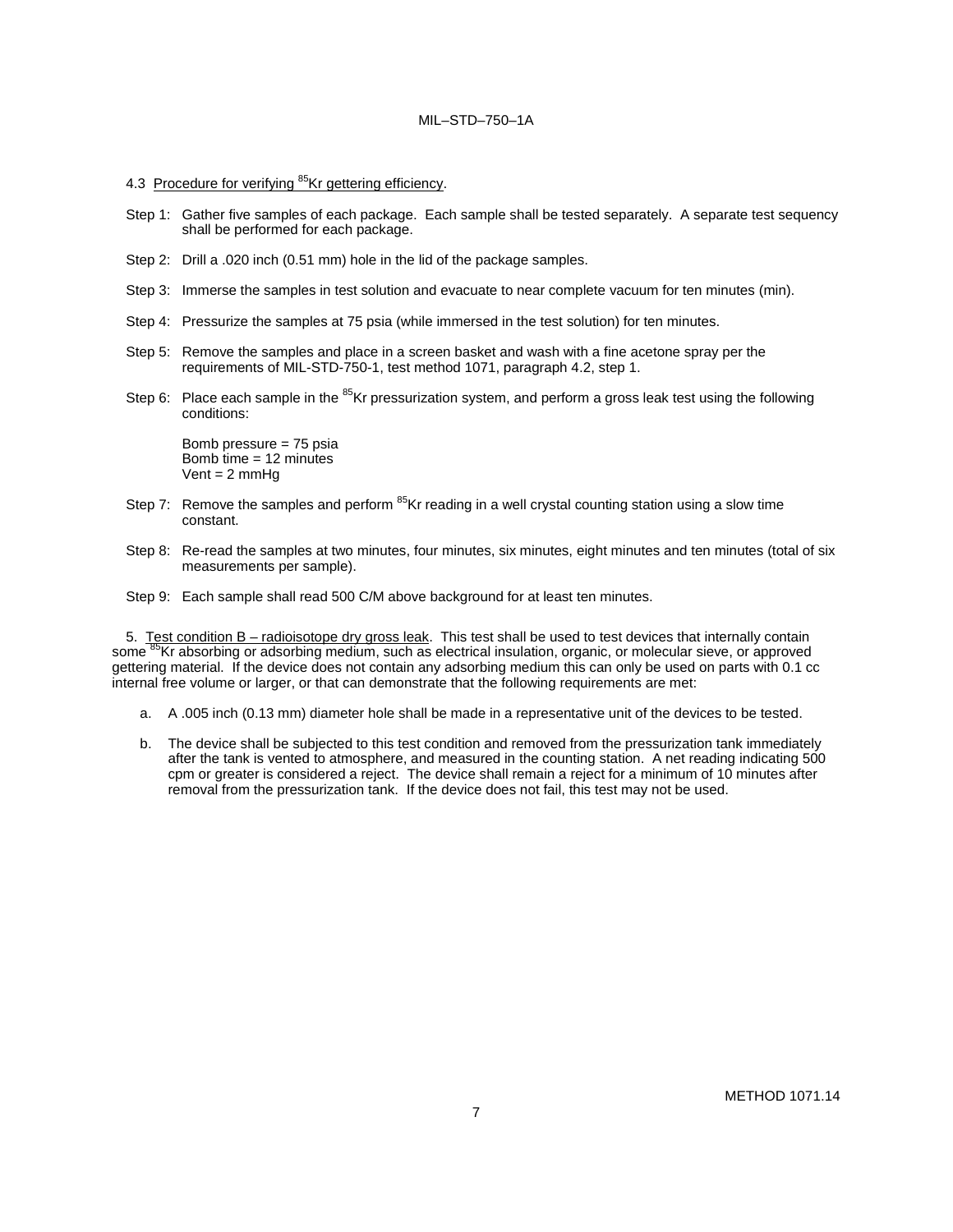- 5.1 Apparatus. The apparatus required for test condition B shall be as follows:
	- a. Radioactive tracer gas pressurization console containing <sup>85</sup>Kr/air mixture.
	- b. Counting equipment consisting of a scintillation crystal, photomultiplier tube, preamplifier, ratemeter, and  ${}^5$ Kr reference standards. The counting station shall be of sufficient sensitivity to determine through the device wall the radiation level of the 85Kr tracer gas present within the device.
		- (1) A "well type" counting station with a minimum sensitivity of 10,000, cpm per  $\mu$ Ci of  $^{85}$ Kr tracer gas and a minimum detectable count rate of 500 cpm above background level.
		- (2) A "flat top" counting station with a minimum sensitivity of 4,500, cpm per  $\mu$ Ci of  $^{85}$ Kr tracer gas and a minimum detectable count rate of 500 cpm above background level.
		- (3) A "tunnel" couting station with a minimum sensitivy of 4,500, cpm per  $\mu$ Ci of  $^{85}$ Kr tracer gas and a minimum detectable count rate of 500 cpm above background level.
	- c. A tracer gas consisting of a mixture of <sup>85</sup>Kr and air. The concentration of <sup>85</sup>Kr in air shall be no less than 100 µCi per atm-cc. This value shall be determined at least once each 30 days, following manufacturer's procedure, and recorded in accordance with the calibration requirements of the general test method standard MIL–STD–750. The specific activity may be measured automatically by the equipment during cycling of the equipment. However, it is recommended that an analytical sample of the gas be measured annually for low use systems and semiannually for high use production systems.
	- d. ESD protective tubes (plastic or aluminum) shall be utilized to ensure the system is ESD safe when using the "well type"counting station.
	- e. All calibration records (e.g. daily, monthly, voltage crystal plateau graphs, and Certificates of Conformance for <sup>85</sup>Kr reference standards, specific activity, etc.) shall be maintained and made available to the qualifying activity.
	- f. The crystal voltage plateau graph shall be performed and documented semiannually. Care should be taken when performing crystal voltage plateau measurements. Potential exposure to high voltage and potentiometer disturbance must be taken into consideration. Disturbance of the potentiometers may require the ratemeter to be repaired.

5.2 Procedure. The devices shall be placed in a radioactive tracer gas pressurization tank, (with aluminum filler blocks placed in the tank to displace all unneeded free volume), and the tank shall be evacuated to a pressure not to<br>exceed 66.7 Pa (0.5 torr). The devices shall then be subjected to a minimum of 30 psia (207 kPa) of <sup>85</sup> mixture for 2 minutes (.04 hours). For devices that have pressure limits less than 30 psia (207 kPa), the pressure limit shall be specified and not exceeded. The gas mixture shall then be transferred to storage until a pressure of 266.7 Pa (2.0 torr) maximum exists in the pressurization tank. This gas transfer shall be complete in 3 minutes maximum. The tank shall then be backfilled with air. The devices shall then be removed from the tank and measured within 10 minutes after gas exposure, with a scintillation-crystal-equipped counting station. Any device indicating 500 cpm, or greater, above the ambient background of the counting station shall be considered a gross leak failure. If the devices are not all measured at the end of 10 minutes from removal from the pressurization chamber, the remaining device shall be returned to the pressurization chamber and re-pressurized to a minimum of 30 psia (207 kPa) for a minimum of 2 minutes (.04 hours), and then measured at the counting station within 10 minutes.

5.2.1 Pre-gross leak test. To conserve the <sup>85</sup>Kr/air gas mixture, a pre-gross leak test may be performed prior to the gross leak test to remove devices exhibiting significant leakage. The pre-gross leak test shall implement all required bombing conditions as stated in 5.2, except soak time may be reduced to 36 seconds (.01 hours) minimum.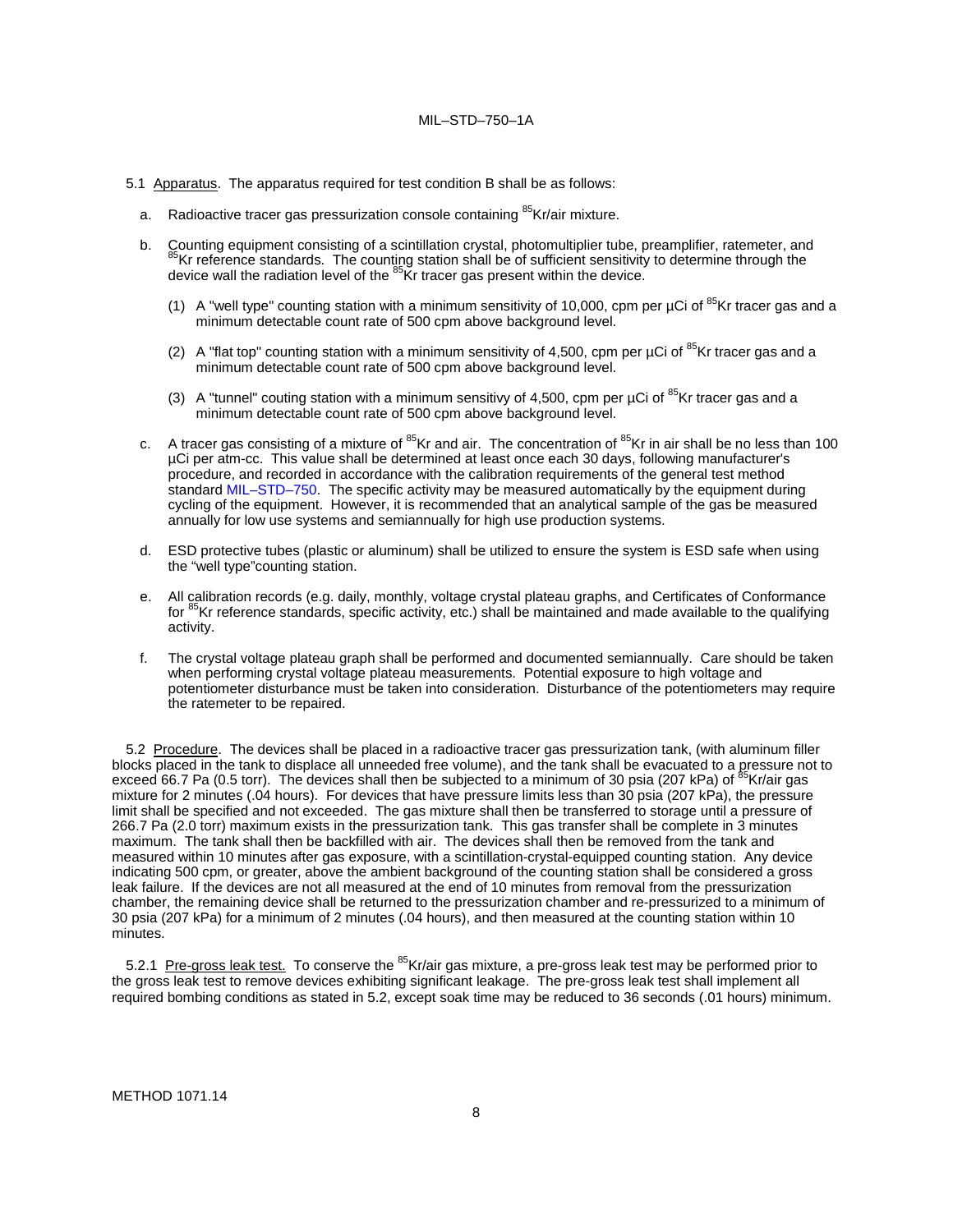- 9. Test condition  $G_1$  radioisotope fine leak.
- 9.1 Apparatus. Apparatus for this test shall be as in 5.1.

9.2 Testing parameters. The bombing pressure and soak time shall be determined in accordance with the following equation:

Equation (1): 
$$
Q_s = \frac{R}{SKT\overline{P}t}
$$

The parameters of equation (1) are defined as follows:

- Q<sub>S</sub> = The maximum leak rate allowable, in atm cc/sec (Kr), for the devices to be tested. (This value is the equivalent  $^{85}$ Kr measured leak rate equal to the allowable "L" value (atm cc/sec (air)) in 10.2.2).
- $R =$  Counts per minute above the ambient background after pressurization if the device leak rate were exactly equal to QS. This is the reject count above the background of both the counting equipment and the component, if it has been through prior radioactive leak tests.
- S  $=$  The specific activity, in  $\mu$ Ci per atm-cc, of the <sup>85</sup>Kr tracer gas in the pressurization system.
- K = The overall counting efficiency of the scintillation crystal in counts per minute per microcurie of 85Kr in the internal void of the specific component being evaluated. This factor depends upon component configuration and dimensions of the scintillation crystal. The counting efficiency shall be determined in accordance with 9.3.2.
- $T =$  Soak time, in hours, that the devices are to be pressurized.
- P  $=$  P<sub>e</sub>2 P<sub>i</sub>2, where P<sub>e</sub> is the pressure in atmospheres absolute, and P<sub>i</sub> is the original internal pressure of the devices in atmospheres absolute. The bombing pressure  $(P_e)$  may be established by specification or, if a convenient soak time (T) has been established, the pressure  $(P_e)$  can be adjusted to satisfy equation (1).
- $t =$  Conversion of hours to seconds and is equal to 3,600 seconds per hour.
- NOTE: The complete version of equation (1) contains a factor (P<sub>O</sub><sup>2</sup> ( $\Delta$ P)<sup>2</sup>) in the numerator which is a correction factor for elevation above sea level. P<sub>O</sub> is sea level pressure in atmospheres absolute and ∆P is the difference in pressure, in atmospheres between the actual pressure at the test station and sea level pressure. For the purpose of this test method, this factor has been dropped.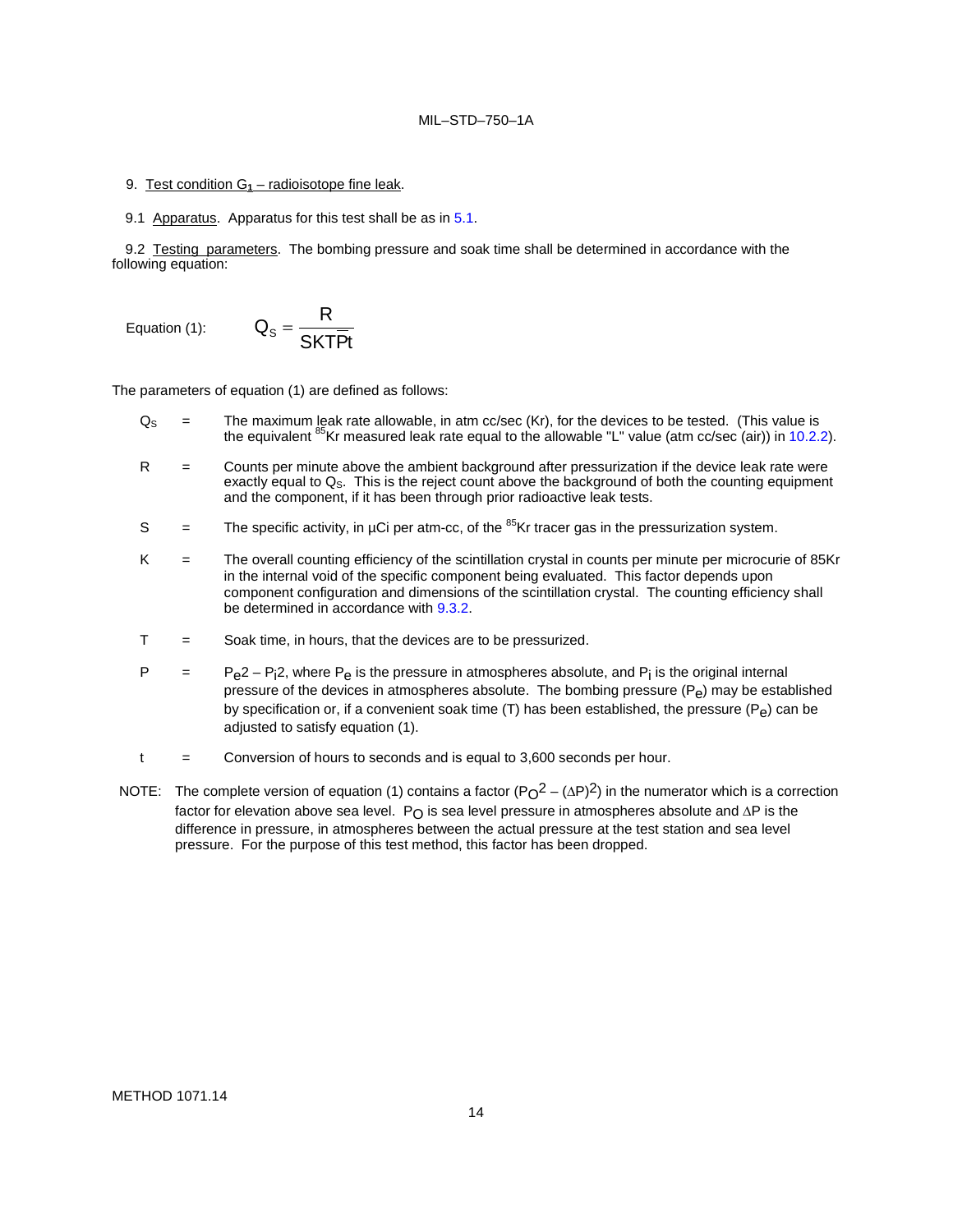# 9.3 Determination of specific activity (S) and counting efficiency (K–factor).

- 9.3.1 Determination of specific activity of <sup>85</sup>Kr mixture.
	- a. The specific activity S is the concentration of the <sup>85</sup>Kr/air mixture in the radioisotope pressurization system. This concentration is measured in µCi per atm-cc/sec of <sup>85</sup>Kr/air mixture.
	- b. The specific activity must be maintained at 100 µCi per atm-cc/sec (minimum).
	- c. The specific activity must be determined at least monthly, either by gas sample or automatically by the equipment.
	- d. The specific activity must be measured at least semi-annually for high usage machines and annually for low usage machines, by sampling the gas following the manufacturer's procedure.

9.3.2 Determination of counting efficiency (K–factor). The counting efficiency K–factor of equation (1) shall be determined as follows:

- a. A representative unit of the device type being tested shall have a known microcurie content of <sup>85</sup>Kr placed in the internal void of the device.
- b. The counts per minute from the representative unit shall be measured in the shielded scintillation crystal of the counting station in exactly the same position as the actual samples will be measured. From this value, the counting efficiency, in counts per minute per microcurie (cpm per µCi), shall be calculated.
- c. The K–factor, is the efficiency of measurement of radioactive  $85$ Kr tracer gas within a device using a scintillation crystal as a detector. The K–factor must be determined for the combination of both the scintillation crystal detection system that is to be used for the measurement and for the specific geometry of the device to be tested. This is done using a device 'sample' of the same geometric configuration as the device to be tested. The geometric center of the cavity, or its internal void, is the point called the "center of mass" of the radioactive gas being measured. The location of the center of mass is the point referred to for the k-factor of the device as it is positioned in each of the scintillation crystal detection systems described in 9.3.2.1, 9.3.2.2, and 9.3.2.3.
- d. The equipment manufacturer may be able to provide K-factor data for most devices.
- e. A list of K–factors for all devices shall be maintained for each crystal used.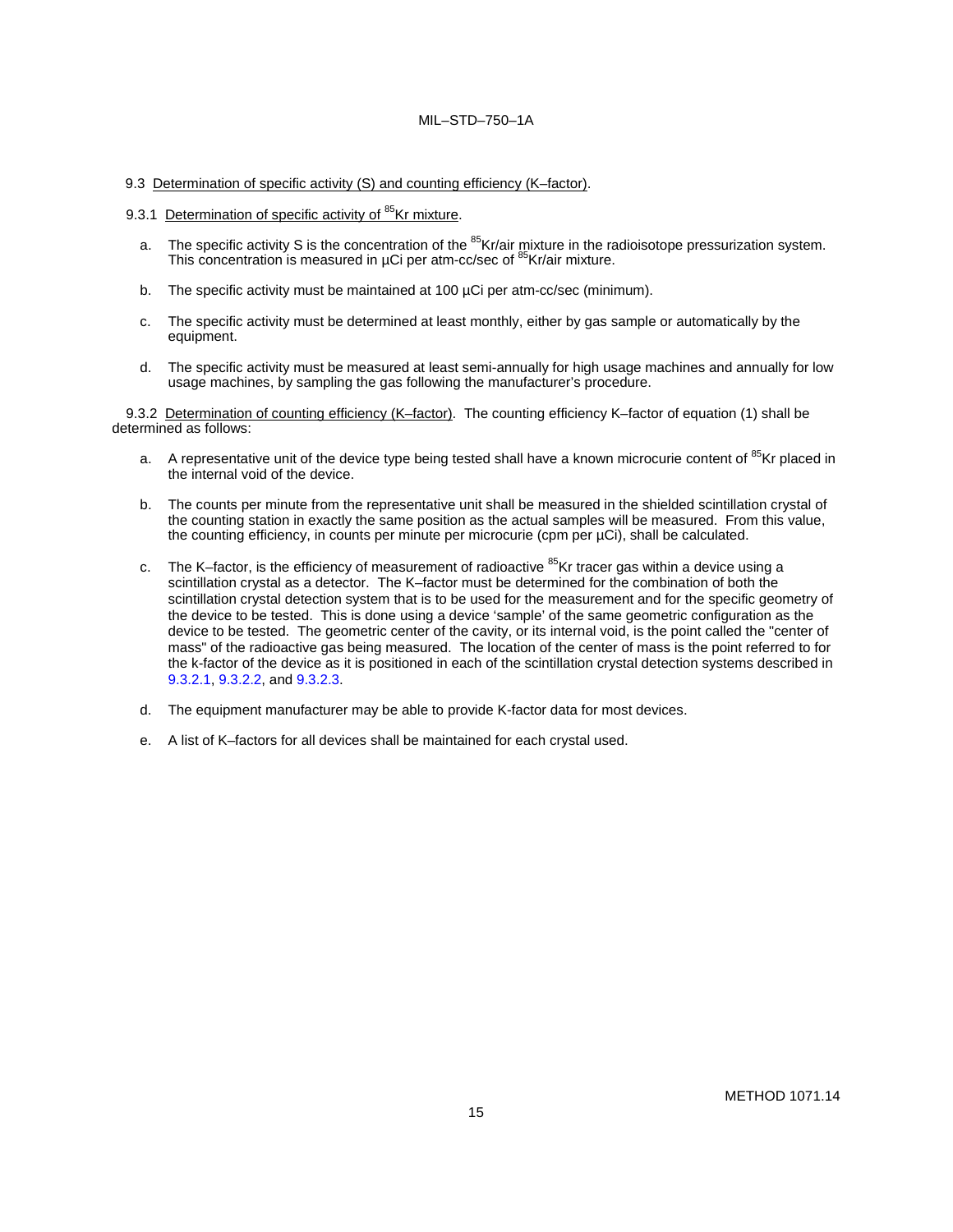#### 9.3.2.1 K–factor for a scintillation "well–crystal".

- a. A representative sample, consisting of a device with the same geometric configuration as the test sample device(s), shall be used to determine the K–factor. This representative sample shall have an accurately known micro-curie content of <sup>85</sup>Kr placed within its internal void.
- b. The counts per minute from the representative sample shall be measured in the well of the shielded scintillation crystal of the counting station. The sample device should be in the exact position as test devices will be tested. If not, then the sample device shall be located at a height not to be exceeded by any device tested (see note below). From this measured value, the counting efficiency, in counts per micro-curie shall be calculated for that device/crystal system.
- c. A scintillation "well crystal" shall have an efficiency of at least 10,000 cpm per µCi.

NOTE: The counting efficiency of the scintillation well crystal is reduced systematically at higher locations within the crystal's well. The K–factor for the sample at the bottom of the well crystal will be the greatest. If a device is placed on top of other devices such as in testing multiple devices simultaneously, then the top device will have the least measured K–factor effect. Thus, the measured K–factor, determination using the sample device located other than at the bottom of the crystal's well, determines the maximum height to be allowed for the actual test. This height shall be established and shall not be exceeded by any actual test device, including any one of the multiple devices being simultaneously tested.

### 9.3.2.2 K–factor for a scintillation "flat–top crystal".

- a. A representative sample consisting of a device with the same geometric configuration as the test sample device(s) shall be used to determine the K–factor. This representative sample shall have an accurately known micro-curie content of <sup>85</sup>Kr placed in the internal void of the device.
- b. The counts per minute from the representative sample shall be measured on the shielded scintillation crystal of the counting station. The sample must be in the exact position as the actual test devices will be tested. The K–factor for the sample shall be measured with the sample placed flat in a position centered to the main body of the crystal. Some flat-top crystals are solid cylinders of approximately 3 inches (76.2 mm) diameter, and the device sample is placed on the cylinder in the same manner, as mentioned. From this measured value, the counting efficiency, in counts per minute per micro-curie shall be calculated for that device/crystal system.
- c. A "flat top" crystal should have a minimum sensitivity of  $4,500$  cpm per  $\mu$ Ci.

#### 9.3.2.3 Dynamic K–factor measurement with a scintillation-crystal.

- a. A representative sample consisting of a device with the same geometric configuration as the test sample device(s) shall be used to determine the K–factor. This representative sample shall have an accurately known microcurie content of <sup>85</sup>Kr placed within its internal void.
- b. A crystal, (or crystals), can be used for dynamic testing of devices passing over or through the crystal(s). This configuration is commonly used in high volume testing. The K–factor must be determined in the 'dynamic condition', which will establish a K–factor value, (usually less than in a static condition with the device standing at the center of the tunnel.) The representative sample is measured dynamically, as it passes through the crystal. This establishes the maximum reading achievable for the sample. From this measured value, the counting efficiency, in counts per minute per micro-curie shall be calculated. This K–factor determination is most commonly determined by the equipment manufacturer.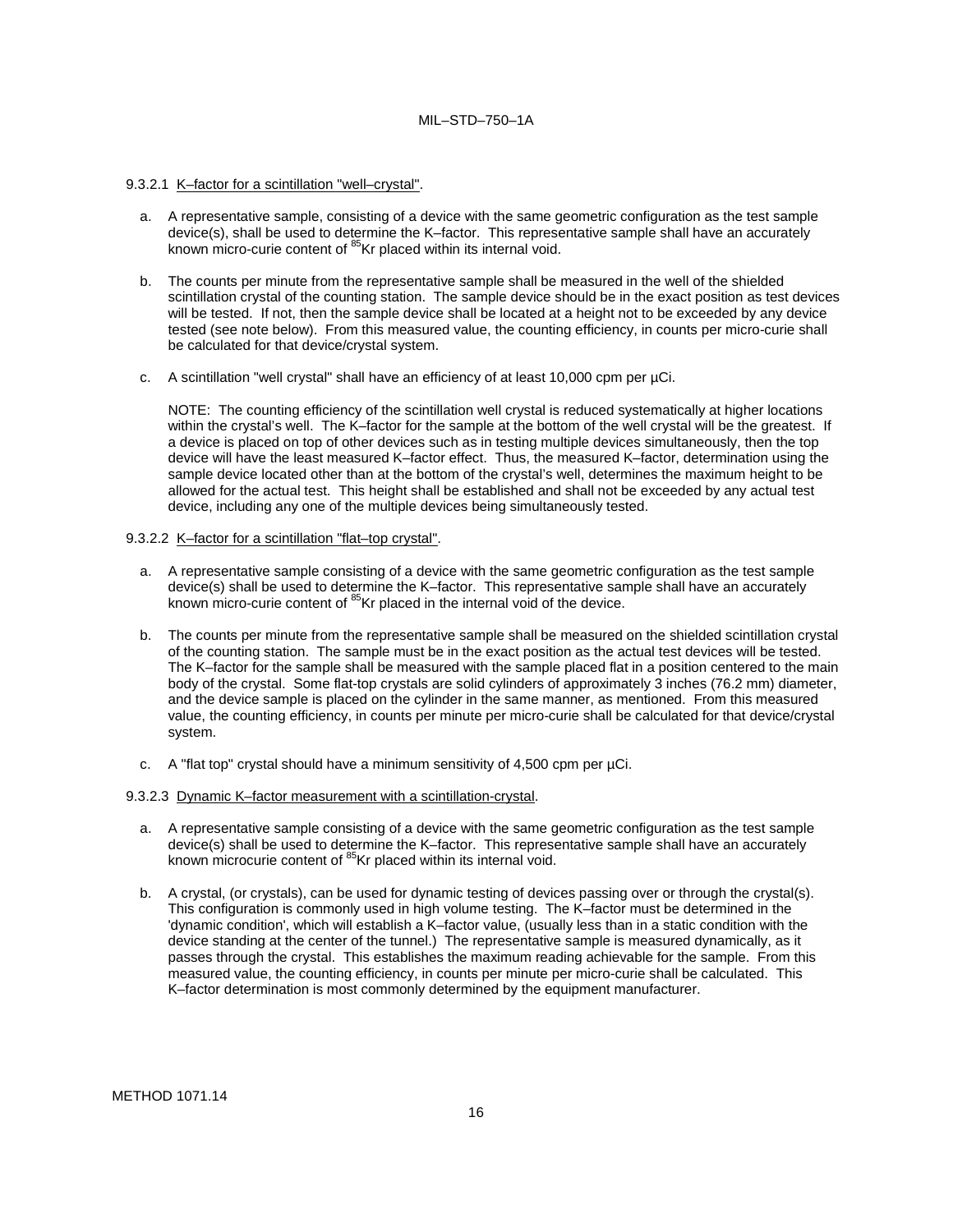9.3.3 General. The K–factor for each geometric configuration is determined and used for testing. As a convenience, the same K–factor may apply to similar geometric configurations. This allows the same K–factor to be used for multiple devices, as long as the same test procedure and equipment is used, and the devices are measured using the same measurement system, (9.3.2, 9.3.2.1, 9.3.2.2, and 9.3.2.3).

It should be noted that state-of-the-art scintillation crystals are only capable of detecting (measuring) a maximum reading of 16,000 to 18,000 cpm from the emission from one microcurie of <sup>85</sup>Kr contained within the cavity of a device. Those values are limited by the total radiation emitted from <sup>85</sup>Kr; the mass of the sodium iodide crystal body; the physical proximity of the device to that crystal; and the materials of construction of the device. Most microcircuits and semiconductor devices have a K–factor of 14,000 to 16,000 cpm per μCi.

The efficiency of the counting station should be checked once every shift using a traceable <sup>85</sup>Kr reference sample. This is a functional test that assures the counting station is measuring within the tolerance of the scintillation crystal. Most "well-type" scintillation crystal will have an efficiency of 13,000 to 14,000 cpm per µCi. The reference standard should be corrected for half-life monthly and the measurements should be within ±10 percent of the established crystal efficiency.

9.4 Evaluation of surface sorption. All device encapsulations consisting of glass, metal, substrate and chip coatings, and ceramic or combinations thereof, that also include external coatings and external sealants or labels, shall be evaluated for surface sorption of 85Kr before establishing the leak test parameters. Representative samples with the questionable surface material shall be subjected to the predetermined pressure and time conditions established for the device configuration as specified by 9.2. The samples shall then be measured at the counting station every 10 minutes, with count rates noted, until the count rate becomes asymptotic with time. (This is the point in time at which surface sorption is no longer a problem.) This time lapse shall be noted and shall determine the "wait tie" specified in 9.5.

9.5 Procedure. The devices shall be placed in the radioactive tracer gas pressurization tank. The tank may be partially filled with inert material *(*aluminum filler blocks), to reduce machine cycle time and increase the efficiency of the system*.* The tank shall be evacuated to 66.7 Pa (0.5 torr). The devices shall be subjected to a minimum of 30 psia (207 kPa) of <sup>85</sup>Kr/air mixture for a minimum of 12 minutes. Actual pressure and soak time shall be determined in accordance with 9.2. The R value in counts per minute shall not be less than 500 above background.

The <sup>85</sup>Kr/air gas mixture shall be transferred to storage until 66.7 Pa (0.5 torr) pressure exists in the pressurization tank. The storage cycle shall be completed in 3 minutes maximum as measured from the end of the bombing cycle or from the time the tank pressure reaches 60 psia (414 kPa) if a higher bombing pressure is used. The tank shall then immediately be backfilled with air. The devices shall then be removed from the tank and measured with a scintillation-crystal-equipped counting station. Device encapsulations that come under the requirements of 9.4 shall be exposed to ambient air for a time not less than the "wait time" determined by 9.4. The time between removal from the pressurization chamber and test should be completed within one hour, for devices less than 0.5 cm<sup>3</sup>, or within three hours, for devices greater than 0.5 cm<sup>3</sup>. Device encapsulations that do not come under the requirements of 9.4 may be tested without a "wait time".

If the devices are tested in the well-crystal with the crystal-well shielded with a lead-plug while measuring the device, and a background of approximately 500 cpm is achievable when the Ratemeter is in the "slow-time-constant" position; then reject values R of a minimum of 250 cpm (net) above background while using a lead plug, may be measured for rejection of devices in high sensitivity testing. The counting station shall be checked to verify functional<br>accuracy at least once every shift using a <sup>85</sup>Kr reference standard and following the equipment ma procedure. The verification of acceptable readings shall be documented and recorded for each scintillation detection system (well, tunnel, flat top) prior to performing testing. A reference log shall be maintained for each counting station. The actual value of the functional check performed each shift, shall be recorded and signed off by operator.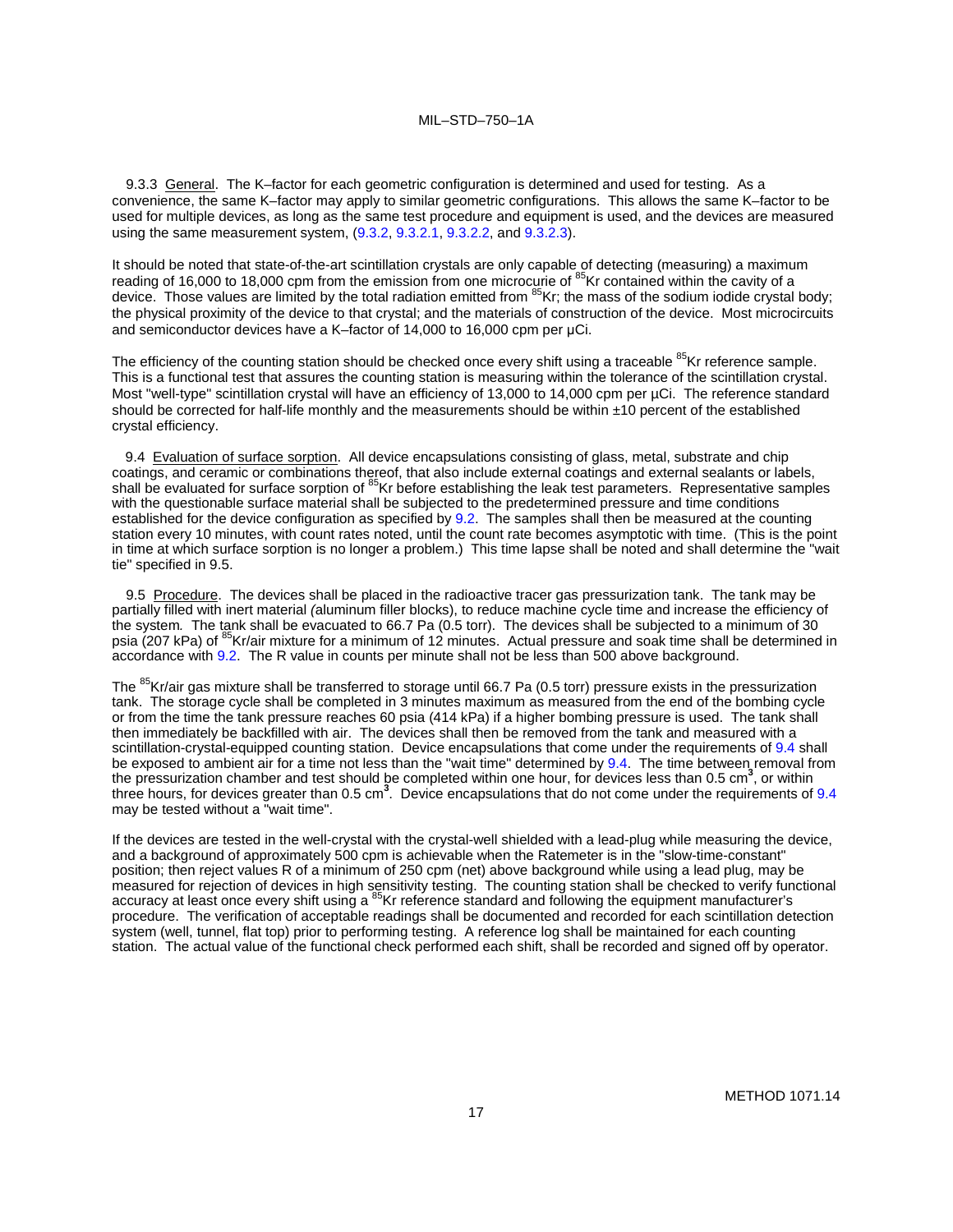The actual leak rate of the component shall be calculated with the following equation:

Equation (2): 
$$
Q = \frac{(Actual \text{ readout in net counts per minute}) \times Q_S}{R}
$$

Where Q = actual leak rate in atm-cc/sec ( $^{85}$ Kr), and Q<sub>s</sub> and R are defined in 9.2.

9.5.1 Failure criteria. Unless otherwise specified, devices that exhibit a leak rate equal to or greater than the test limits of table 1071–IV shall be considered as failures. These limits are the  $^{85}$ Kr equivalents for the air leak rates that are needed to provide a minimum exchange with atmosphere in 1 year.

| Volume of package cm <sup>3</sup> | Failure criteria for L | $^{85}$ Kr reject level Qs |  |  |
|-----------------------------------|------------------------|----------------------------|--|--|
|                                   | atm-cc/sec (air)       | atm-cc/sec (Kr)            |  |  |
| $\leq 0.002$                      | $5 \times 10^{-10}$    | $2.9 \times 10^{-10}$      |  |  |
| $>0.002 \le 0.02$                 | $1 \times 10^{-9}$     | $5.8 \times 10^{-10}$      |  |  |
| $>0.02 \le 0.5$                   | $5 \times 10^{-9}$     | $2.9 \times 10^{-9}$       |  |  |
| > 0.5                             | $1 \times 10^{-8}$     | $5.8 \times 10^{-9}$       |  |  |
|                                   |                        |                            |  |  |

TABLE 1071–IV. Test limits for radioisotope fine leak method.

9.5.2 Quantitative (read and record) leak rate procedure. Devices subjected to the radioisotope fine leak procedure can be measured quantitatively for accurate leak rates following the procedure in 9.5. This procedure is<br>usually applied to devices with internal cavities greater than 0.1 cm<sup>3</sup>, with leak rates less than 10<sup>–6</sup> Special techniques must be followed for devices with external organic materials. The shielding plug shall be placed over the scintillation crystal and the background reading determined for the crystal. The devices are then measured at the scintillation crystal counting station using the "slow-time-constant" on the Ratemeter. The devices are then measured one device at a time, reading the counts per minute very carefully with the shielding plug placed over the opening of the crystal to minimize the environmental background radiation. The 'net' counts per minute reading is determined for the DUT by subtracting the background reading from the reading of the DUT. The counting station<br>calibration must be checked at least once every shift using a <sup>85</sup>Kr reference standard following equipment manufacturer's procedure" and the actual value shall be recorded and signed off by operator.

The reading in cpm must be verified as stable. The device must be measured for surface beta reading to assure that there is no external <sup>85</sup>Kr gas absorbed onto the part. If surface beta readings are found, the device must be placed in vacuum for 5 minute intervals (for devices with greater than 0.5 cm**<sup>3</sup>** internal volumes), or, (for devices with less than 0.5 cm<sup>3</sup> internal volume), allowed to stand in ambient atmosphere until the Beta readings dissipate. The <sup>85</sup>Kr readings must remain stable for 24 hours for devices with greater than 0.5 cm**<sup>3</sup>** internal volumes, and for at least 4 hours for devices with less than 0.5 cm**<sup>3</sup>** internal volumes.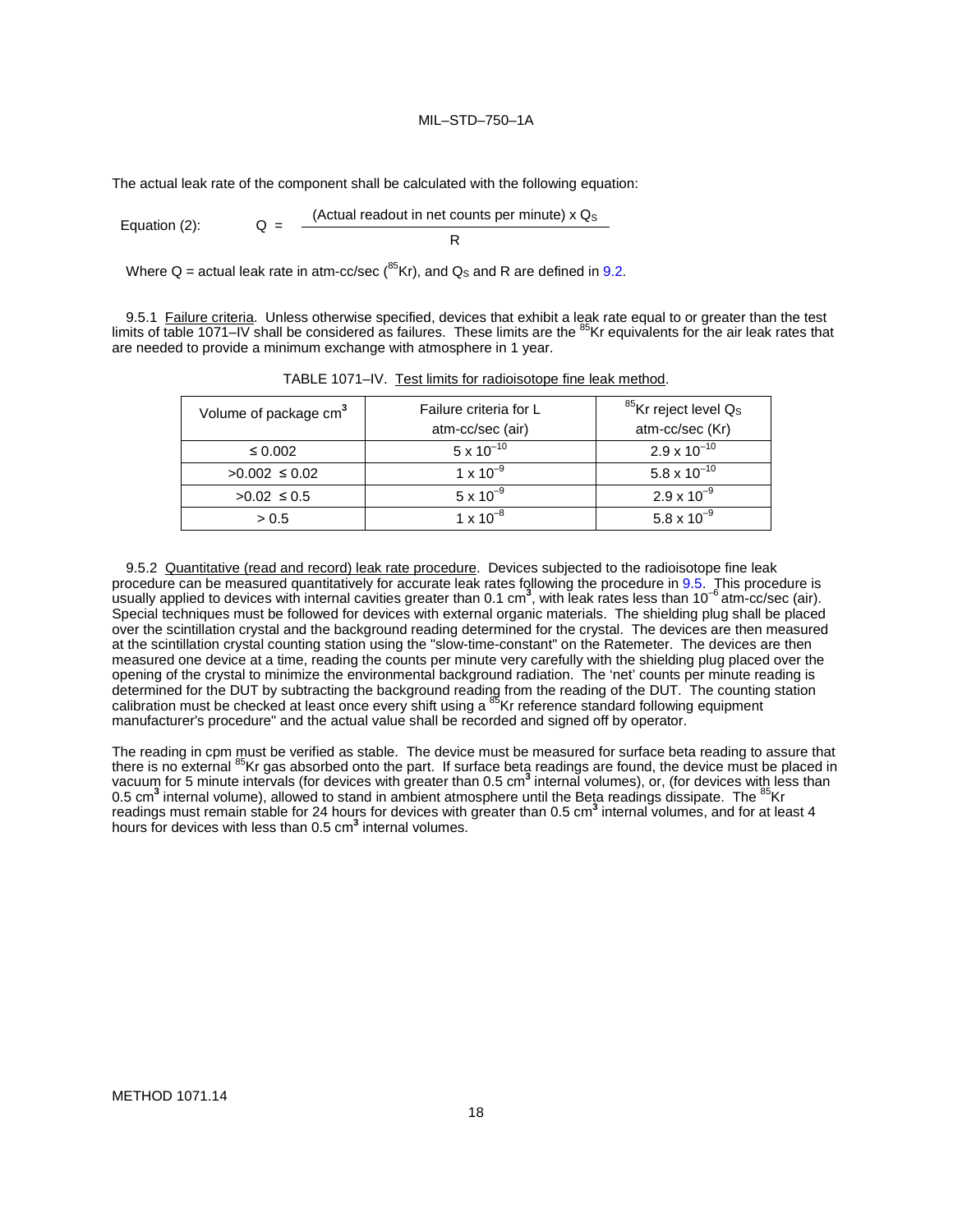The quantitative leak rate of the device, Q, shall be calculated as follows, (using Equation (2):

$$
Q = \frac{(Net reading of DUT in counts per minute)}{{}^{\circ}R^{\circ}}
$$
 x  $Q_S$  = leak rate atm-cc/sec (Kr)

The quantitative leak rate Q shall be converted to the equivalent atm-cc/sec (air) leak rate by multiplying the Q leak rate by a factor of 1.712.

- NOTE 1: The exact internal volume of the device and the date code, if the device is to be subjected to further studies such as IGA.
- NOTE 2: The history of the prior tests to which the device may have been subjected, i.e. fluorocarbon bubble tests, etc. (as the fluorocarbon fluid will skew the measured leak rate.
- NOTE 3: When a group of the same lot of devices has been subjected to this procedure, it is suggested that at least one of the devices be subjected to 24 hours in vacuum with periodic readings taken to verify the slope of<br>the loss of <sup>85</sup>Kr gas from the device. Those readings should show a linear <sup>85</sup>Kr loss for a molecular flow fine leak, unless the device has been previously subjected to fluorocarbon fluids. A non-linear slope also indicates that the measured leak rate is probably greater than measured.
- 9.6 Test conditions  $G_2$  radioisotope gross/fine combination.
- 9.6.1 Apparatus. The apparatus required for test conditions G**<sup>2</sup>** shall be in accordance with 5.1.
- 9.6.2 Testing parameters. The bombing pressure and soak time shall be in accordance with 9.2.

9.6.3 Determination of counting efficiency (K–factor). The determination of counting efficiency K–factor shall be in accordance with 9.3.

9.6.4 Evaluation of surface sorption. The evaluation of surface sorption shall be in accordance with 9.4.

9.6.5 Procedure G**<sup>2</sup>** combination gross/fine test. The devices shall be placed in a radioactive gas pressurization chamber. The pressurization chamber shall be filled with inert material (aluminum filler blocks), to reduce cycle time and make the test more efficient. The chamber shall be evacuated to 66.7 Pa (0.5 torr). The devices shall be<br>subjected to a minimum of 30 psia (207 kPa) of <sup>85</sup>Kr/air mixture for a minimum of 12 minutes. Actual pressure soak time for G<sub>2</sub> shall be in accordance with 9.5. The R value in counts per minute shall not be less than 500 cpm above background. When the soak time is completed the <sup>85</sup>Kr/air mixture shall be transferred to storage until 266.6 Pa (2.0 torr) pressure exists in the pressurization chamber. The storage cycle shall be completed in 3 minutes as measured from the end of the pressurization cycle or from the time the tank pressure reaches 60 psia, (if a higher pressure was used). The tank shall then be backfilled with air. The devices shall immediately be removed from the tank and measured at the counting station within 10 minutes after removal from the tank. Devices that come under the conditions of 9.6.4 and require a "wait time", cannot be subjected to the gross/fine combination test. Those devices must be subjected to G<sub>1</sub> and a gross leak condition separately. The counting station calibration must be<br>checked at least once every shift using a <sup>85</sup>Kr reference standard following equipment manufacturer's proc a record of proper function shall be maintained.

NOTE 1: Devices rejected by this condition may be either gross or fine leakers. The actual leak rate can only be classified as a reject "greater than the test sensitivity of the test". If quantitative values are required another condition must be used.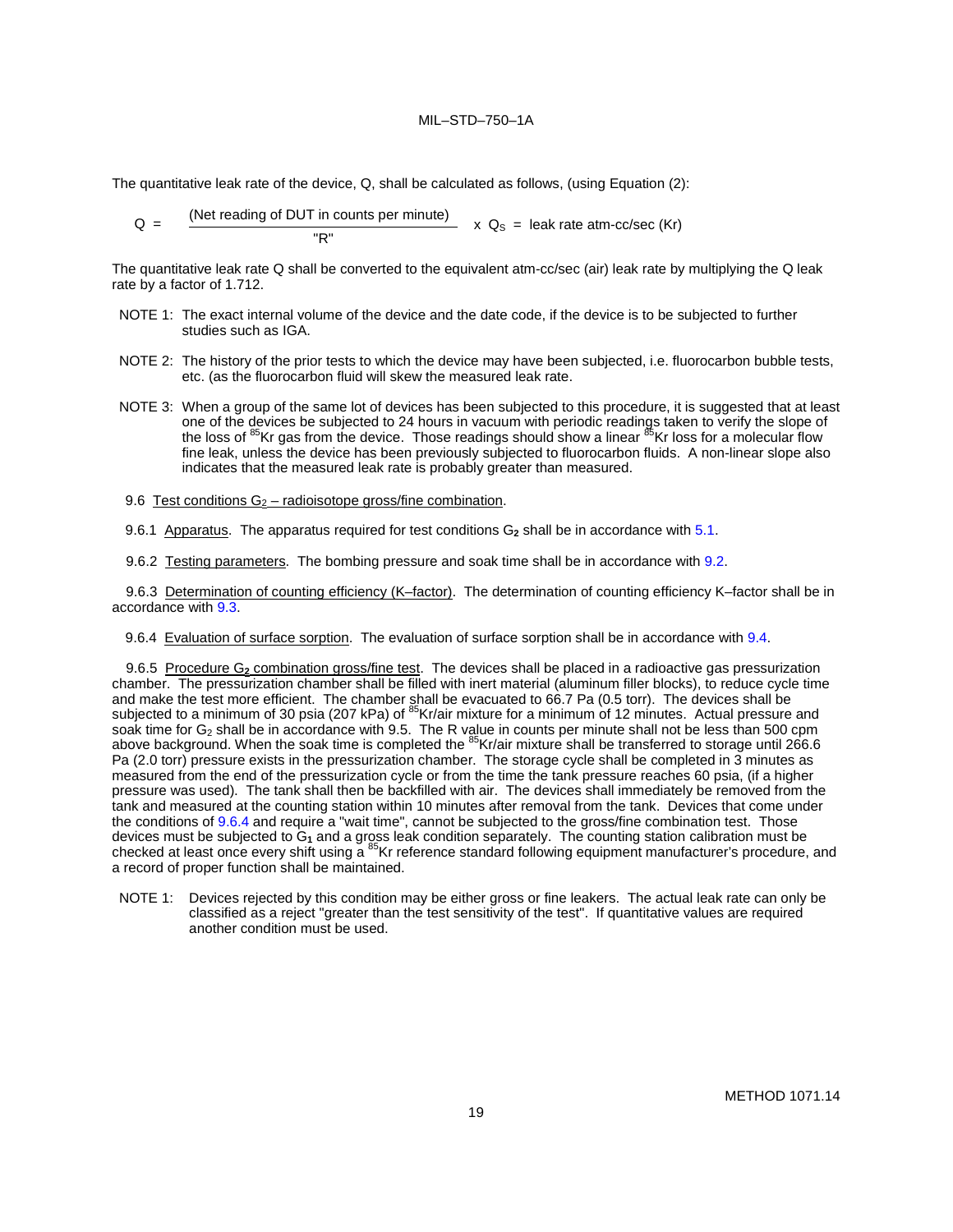13.4.1 Failure criteria. The failure criteria for optical fine leak method L**<sup>2</sup>** shall be in accordance with table 1071–VII.

| Vol. of package cm <sup>3</sup> | Failure criteria L<br>atm-cc/sec (air) | Reject level "L <sub>2</sub> "<br>atm-cc/sec (He) |  |  |  |
|---------------------------------|----------------------------------------|---------------------------------------------------|--|--|--|
| $\leq 0.002$                    | $5 \times 10^{-10}$                    | $1.37 \times 10^{-9}$                             |  |  |  |
| $>0.002 \le 0.02$               | $1 \times 10^{-9}$                     | $2.74 \times 10^{-9}$                             |  |  |  |
| $>0.02 \le 0.5$                 | $5 \times 10^{-9}$                     | $1.37 \times 10^{-8}$                             |  |  |  |
| > 0.5                           | $1 \times 10^{-8}$                     | $2.75 \times 10^{-8}$                             |  |  |  |

| TABLE 1071-VII. Failure criteria for optical fine leak method L2. |  |  |  |  |
|-------------------------------------------------------------------|--|--|--|--|
|                                                                   |  |  |  |  |

14. Test condition  $G_t$  – radioisotope thermal leak test. This test is for the evaluation of package hermetic integrity at elevated temperature. It is intended to verify that the package structural design will maintain hermetic integrity at elevated temperatures. Devices to be evaluated in this thermal leak test shall be packages that should not have not been subjected to any prior liquid immersion testing. The devices to be tested for thermal leakage shall first be subjected to test condition A, B, or G<sub>2</sub> to at least the sensitivity requirement for that package in the standard, and the hermeticity to that sensitivity, establishing the package is hermetic at ambient temperature.

- 14.1 Apparatus. The apparatus required for test condition  $G_t$  shall be as follows:
	- a. Radioactive tracer gas pressurization console containing <sup>85</sup>Kr/air mixture. A <sup>85</sup>Kr pressure/vacuum thermal test chamber capable of evacuation and pressurization at temperatures to 125ºC, and thermal cycling from<br>ambient temperature to 125ºC while maintaining <sup>85</sup>Kr/air pressure.
	- b. Counting station with a minimum sensitivity of 5,000 cpm per  $\mu$ Ci of <sup>85</sup>Kr tracer gas and a minimum detectable count rate of 500 cpm above background level. The counting station calibration shall be checked at least once every working shift using a <sup>85</sup>Kr reference standard following the equipment manufacturer's procedure, and a record of proper function shall be maintained.
	- c. A tracer gas consisting of a mixture of <sup>85</sup>Kr and air. The concentration of <sup>85</sup>Kr in air shall be no less than 100 µCi per atm-cc/sec. This value shall be determined at least once each 30 days, following manufacturer's procedure, and recorded in accordance with the calibration requirements of the general test method standard MIL–STD–750.

14.2 Testing parameters. Prior to performing this test condition, the devices shall be pre-tested to the sensitivity of the standard following the radioisotope procedure A and B, or G<sub>2</sub>, radioisotope gross/fine test. The bombing pressure and soak time for the pre-test shall be established for the package following 9.2.

- 14.3 Determination of counting efficiency (K). The determination of K-factor shall be in accordance with 9.2.
- 14.4 Evaluation of surface sorption. The evaluation of surface sorption shall be in accordance with 9.4.

14.5 Procedure. The devices shall be placed in the radioactive tracer gas thermal-pressurization chamber. The tank shall be evacuated to 66.7 Pa (0.5 torr). The devices shall be subjected to a pressure of <sup>85</sup>Kr/air mixture at a pressure of 60 psia (414 kPa) (typical), or a minimum of 30 psia (207 kPa) (dependent upon the structural compatibility of the package).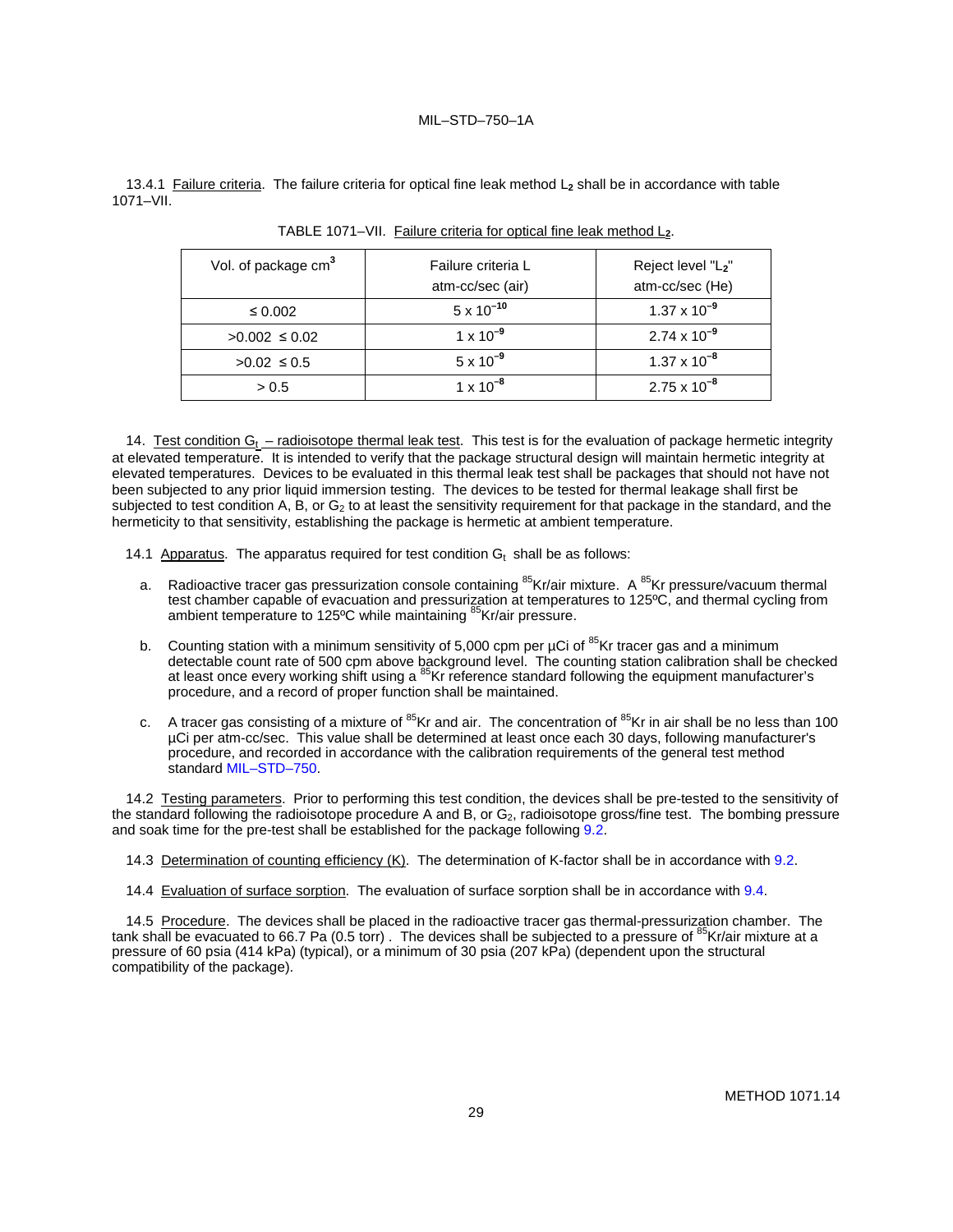14.5.1 Thermal test. The devices are placed in the thermal/pressure chamber and pressurized with <sup>85</sup>Kr/air mixture to the pressure established in 14.5. The chamber is then heated to 100°C ±10°C minimum to 125°C ±10°C maximum, and maintained at the elevated temperature for 10 minutes minimum. The temperature is then returned to<br>ambient, at which time the <sup>85</sup>Kr is returned to storage and the devices are r<u>e</u>moved from the thermal/press chamber and measured at the scintillation crystal detection station for any <sup>85</sup>Kr gas trapped within the devices. Device encapsulations that come under the requirements of 9.4 shall be exposed to ambient air for a time not less than the "wait time" determined by 9.4. In no case will the time between removal from the pressurization chamber and measurement exceed 60 minutes. Any device containing measurable <sup>85</sup>Kr gas is a thermal-reject. This test is frequently applied to devices that have little or no indicated leakage at ambient temperature in order to establish if they open to a larger leak rate at temperature.

14.6 Failure criteria. This test is a "go-no go" test to detect packages that 'open-up', or become non-hermetic at elevated temperature. The detection of a measurable amount of <sup>85</sup>Kr, (greater than 500 cpm above ambient background), within the part after exposure to 85Kr pressure at temperature indicates a "thermal-reject", (hermetic failure at elevated temperature). A thermal reject may be placed in a vacuum oven and the temperature increased for 10 minutes minimum, at 10°C intervals, and the device removed to measure the <sup>85</sup>Kr content after each 10°C increase, until the temperature is reached at which the <sup>85</sup>Kr reading begins to decrease, indicating the temperature at which the device opened during pressurization. This will indicate the approximate temperature at which the device is leaking, (or increasing its leak rate).

15. Test conditions CH**<sup>1</sup>** and CH**<sup>2</sup>** – combined fine/gross leak. Test conditions CH**<sup>1</sup>** and CH**<sup>2</sup>** expand the range of helium fine leak to include the gross leak range and require the same test conditions using a specialized measurement apparatus Cumulative Helium Leak Detector (CHLD).

NOTE: The flexible method,  $H_2$  or CH<sub>2</sub>, shall be used unless otherwise specified in the acquisition document, purchase order, or contract.

15.1 Apparatus. The apparatus for this procedure shall be as in 10.1 except that the optimum calibration leak<br>standard is 5 x 10<sup>-10</sup> atm-cc/sec, and since the slope of the accumulated helium is a linear function, measure beyond 10**–12** are achievable if the analyzer has sufficient sensitivity. A 5 x 10**–12** helium leak standard shall be used to validate the sensitivity and linearity of the lower leak rate range and a 1 x 10**–8** helium leak standard used for the higher range. The volume of the test chamber used for leak rate measurement should be held to the minimum practical, since too large (>100) a ratio between the device internal volume and the chamber dead volume will reduce the sensitivity limits when detecting gross leaks. The leak detector indicator shall be calibrated using a diffusion-type calibrated standard leak at least once every working shift. In addition, the test apparatus for CH**<sup>1</sup>** and CH**<sup>2</sup>** shall utilize a specialized pumping system which enables the volume of helium released to be measured as well as the rate of change or "slope" of the helium such that the leak rate is determined from the slope measurement for fine leaks and the volume for gross leaks.

The maximum ratio of test chamber dead volume to device internal volume Vc/Vd shall be established for individual part testing and batch testing to insure a gross leak amplitude will be detected with a signal to background ratio of at least 3 to one. This ratio is a function of the helium content of the purge gas as well as the internal volume and number of devices to be batch tested.

- 15.2 Procedure. The procedure for CH**<sup>1</sup>** "fixed" and CH**<sup>2</sup>** "flexible" methods shall be as in paragraph 10.2.
- 15.2.1 Evaluation of surface sorption. The evaluation of surface sorption shall be in accordance with 10.2.1.
- 15.2.1.1 Test condition CH**1**. Test condition CH**<sup>1</sup>** fixed method shall be shall be in accordance with 10.2.
- 15.2.1.2 Test condition CH**2**. Test condition CH**<sup>2</sup>** flexible method shall be shall be in accordance with 10.2.